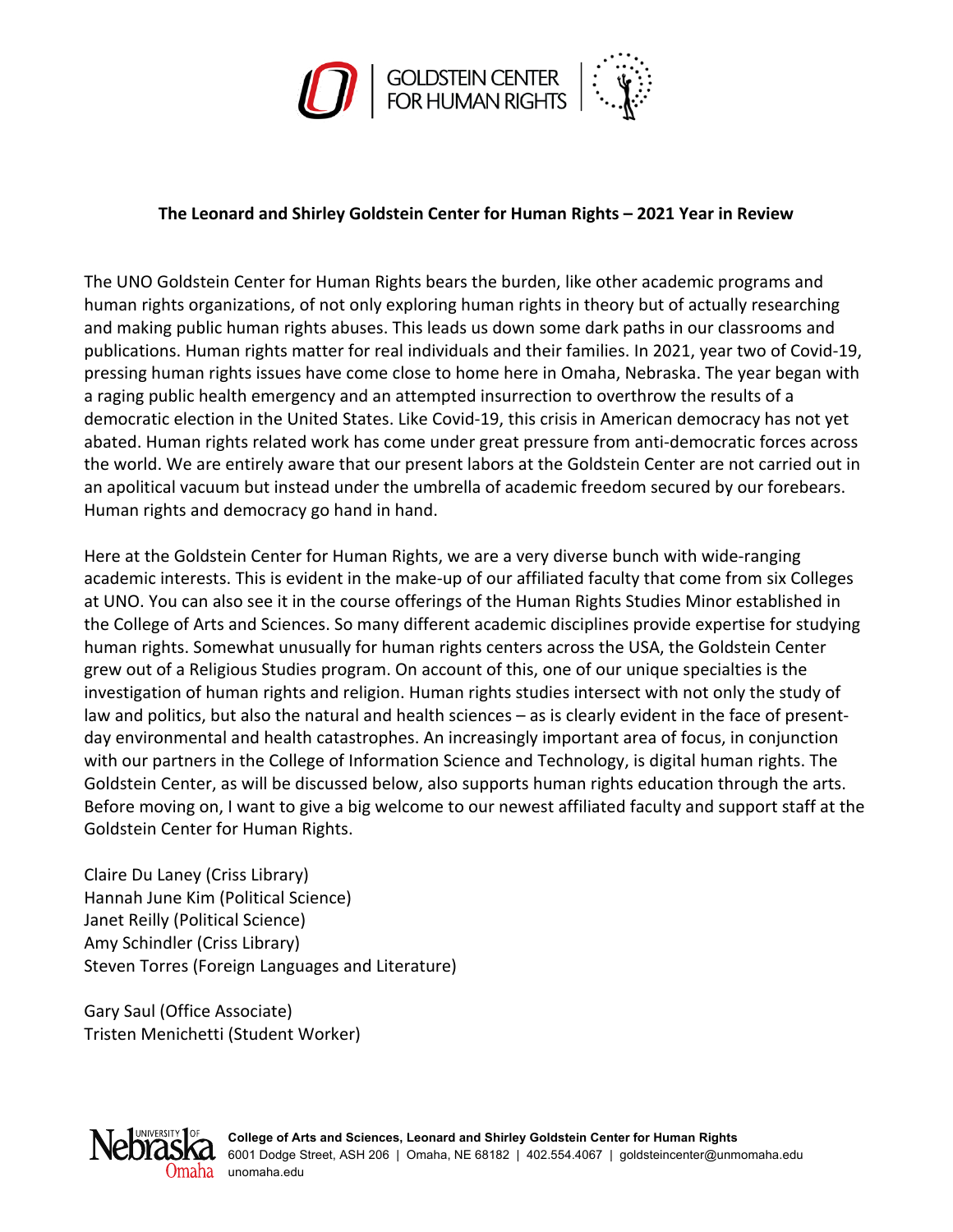From the beginning of Covid-19 in 2020, the Goldstein Center rapidly expanded its online programming. Several of our in-person public events were moved to Zoom. Turning lemons into lemonade, this resulted in an increased audience from Nebraska but also across the country and the world. Focused on content generation related to human rights studies, we targeted the impact of the pandemic itself on human rights. Building on our seven-part series produced with UNO TV in 2020 titled "Human Rights in the Time of Covid-19," we have targeted issues related to the rights of workers to a safe workplace, the effects of Covid-19 on prison populations and childhood education, religious exemptions and vaccines, as well as local and global health disparities contributing to the ongoing crisis. In conjunction with the Religious Studies department and the Goldstein Family Community Chair in Human Rights, Dr. Laura Alexander, the annual Goldstein Lecture on Human Rights was given during the 2021 Human Rights Week by the University of Nebraska Medical Center's Dr. Nada Fadul on "The Right to Health, Equity, and the Pursuit of Justice." Throughout the year, we co-sponsored events related to Covid-19 and Human Rights with UNO Religious Studies, Medical Humanities, the Office of Latino and Latin American Studies (OLLAS), and Women and Gender Studies.

In partnership with the Goldstein Family Community Chair and with the help of our affiliated faculty, throughout 2021 the Goldstein Center produced online Human Rights Forums on a variety of pressing topics. These forums can be accessed on our Goldstein Center website with other newly developed academic content:

Human Rights and Anti-Racism: How is Anti-Racism Practiced in the Community (w/UNO Black Studies) Human Rights and Religious Nationalism in the Middle East and United States (w/UNO Islamic Studies) Covid-19 and Human Rights: Narratives of Latinos During the Pandemic (w/UNO OLLAS) Human Rights, Vaccinations, and Religious Exemptions (w/UNO Medical Humanities)

One of the primary interests of affiliated faculty at the Goldstein Center is refugee and migrant studies. In addition to funding human rights research on this topic and co-sponsoring public events like Running for Refugees and Stories of Survival, in keeping with the work and legacy of Shirley Goldstein, we have aimed at making academic contributions that make a difference in people's lives. This was our goal in funding the development of a newly released app to settle refugees and migrants in Omaha by the College of Information Science and Technology and Walter Scott Jr. Scholar Kamryn Pullen. Understanding the grave consequences faced by scholars and journalists around the world who investigate and publicize human rights abuses, we have joined the Scholars At Risk Network. In Fall 2021, together with the UNO Fried Academy, we took the big plunge and partnered with the distinguished Institute for International Education to bring the Artist Protection Fund Fellow Sharmila Seyyid to UNO. This persecuted author was forced to flee her home country of Sri Lanka and live in exile in India and then Turkey because of threats against her life. With the help of people like Lori Arias in UNO International Programs and Associate Dean Melanie Bloom, Sharmila was reunited with her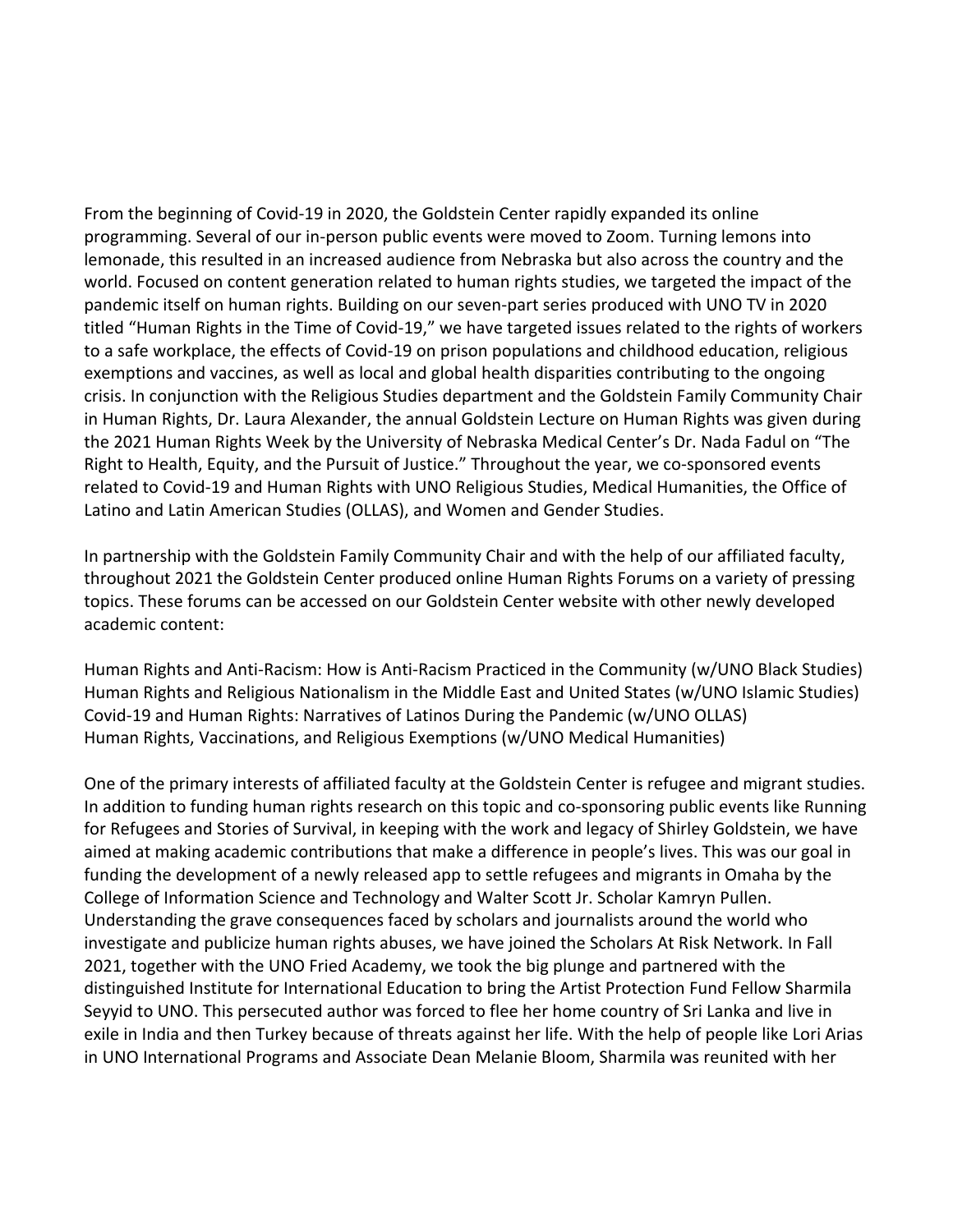children in Omaha where she continues her remarkable literary production. Many thanks to the English department as well as Women and Gender Studies for providing her with an academic home in the College of Arts and Sciences. I want to especially highlight the work of Goldstein Center Project and Design Manager Angela Brown in settling Sharmila and her family in Omaha. This has been a giant complicated undertaking and we could not have done this – like so many other things – without Angela's labors. The Goldstein Center looks forward to working with Sharmila over the next two years and with the Institute for International Education into the distant future.

The Goldstein Center for Human Rights is faculty governed. Each year, affiliated faculty serving on three separate Standing Committees focused on Curriculum, Research, and Community Engagement review applications for funding and then forward them to the Executive Committee for approval. This governing team is composed of the following UNO faculty: Paul Williams (Assistant Director), Rory Conces (Curriculum Chair), Brett Kyle (Research Chair), Martina Saltamacchia (Community Engagement Chair), Alecia Anderson, Brady DeSanti, Troy Romero, Ramazan Kilinç, Laura Alexander, and Mark Celinscak. In 2021, the Goldstein Center acted to financially support the following major projects:

Refugees, Migration, and Human Rights (Laura Alexander)

Crisis and Culture of Fear Among Latino Communities in the Midwest (Crístian Dona-Reveco) ArteLatinX2022: In it Together/Juntos en Esto (Adrian Duran)

Case Study and Action Research to Advance P-12 Teachers' Understanding of Human Rights (Connie Schaffer)

The Role of the Black Church in Addressing Health Disparities in Nebraska: A Focus on Covid-19 Vaccine Uptake (Roma Subramanian)

There were a few changes to the Executive Committee in 2021. First, Ramazan Kilinc stepped in replacing Lana Obradovic who is on sabbatical. Ramazan, a Professor of Political Science and the head of the Islamic Studies Program at UNO, has worked with the Goldstein Center since its inception. In 2019, the Center chose to fund his online forum *Siyasa* that provides expert analyses on critical issues in the Middle East and the Muslim world especially related to human rights. In the past year, we have also co-sponsored UNO Islamic Studies lectures by Evelyn Alsultany on "How Media Representations of Muslims Changed After Trump's 'Muslim Ban'" and Nazif Shahrani on "Islam and Politics in Afghanistan Before and After the Taliban." Expect much more on human rights, religion, and the Middle East in the near future.

In the second change to the Executive Committee, Martina Saltamacchia became the Chair of the Community Engagement Standing Committee returning to a position she held temporarily in the past. Martina is presently spearheading a 2022 Goldstein Center partnership with Kaneko to bring to Omaha CARNE y ARENA (Virtually present, Physically invisible) – Academy Award®-winning director Alejandro G. Iñárritu's conceptual virtual reality installation on the human condition of immigrants and refugees